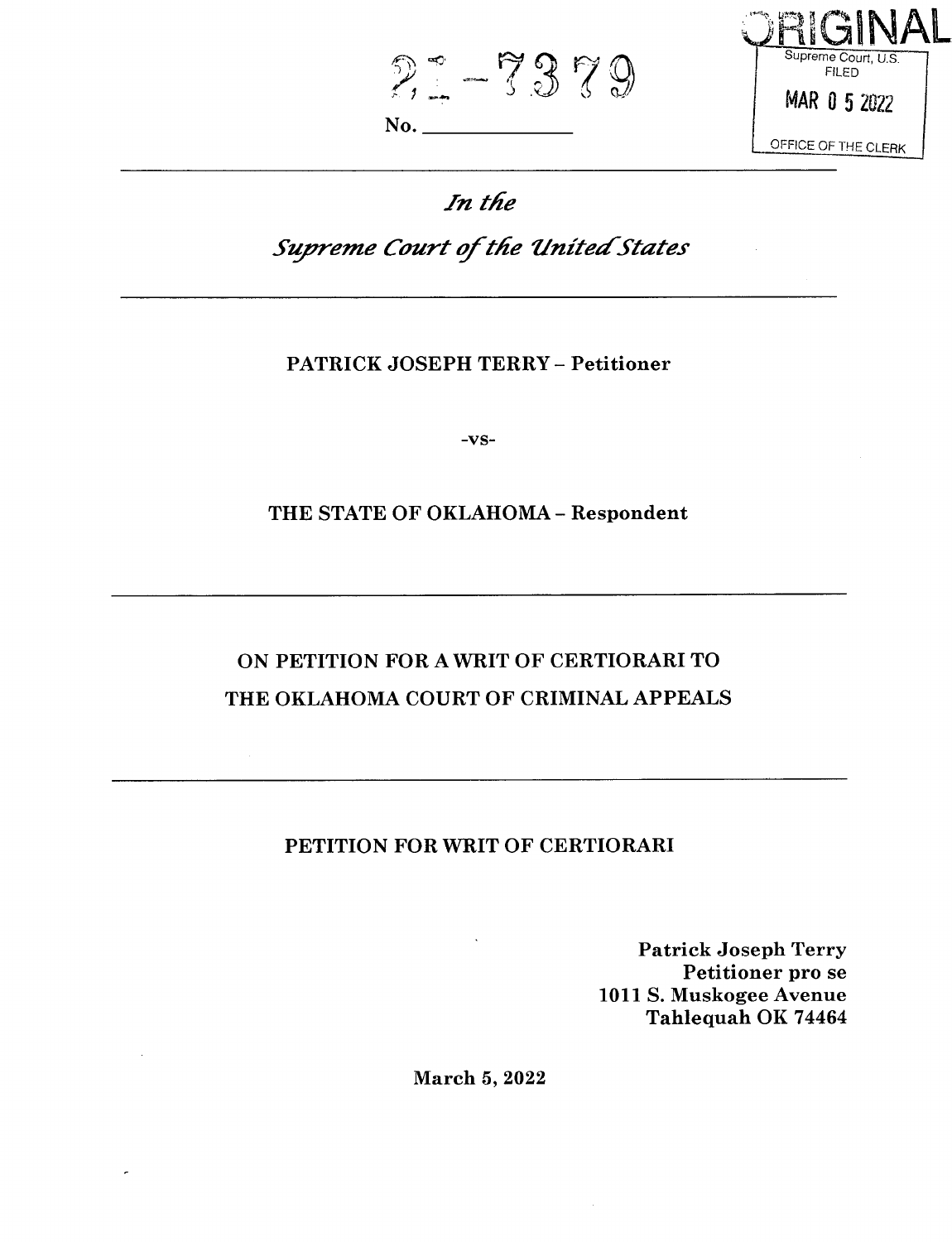#### **QUESTION(S) PRESENTED**

- 1. "Did the State of Oklahoma's refusal to provide the relief directed by this Court in *Terry v Oklahoma,* **141 S, Ct. 191 (2020),** rise to the level of a Constitutional violation requiring immediate and direct action by this Court?"
- 2. "Does Oklahoma's application of the newly conceived 'procedural bar' espoused in *State ex. rel. Wallace v Matloff,* **2021 OK CR 21,**\_\_ **P.3d** ., implicate the Constitutional prohibition against *ex post facto* laws?
- 3. "Does Oklahoma's application of the newly conceived 'procedural bar' espoused in *State ex. rel. Wallace v Matloff,* **2021 OK CR 21,**\_\_ **P.3d** ., have the collateral consequence in creating a specific, separate, "suspect" class of citizens who are entirely comprised of Native American people?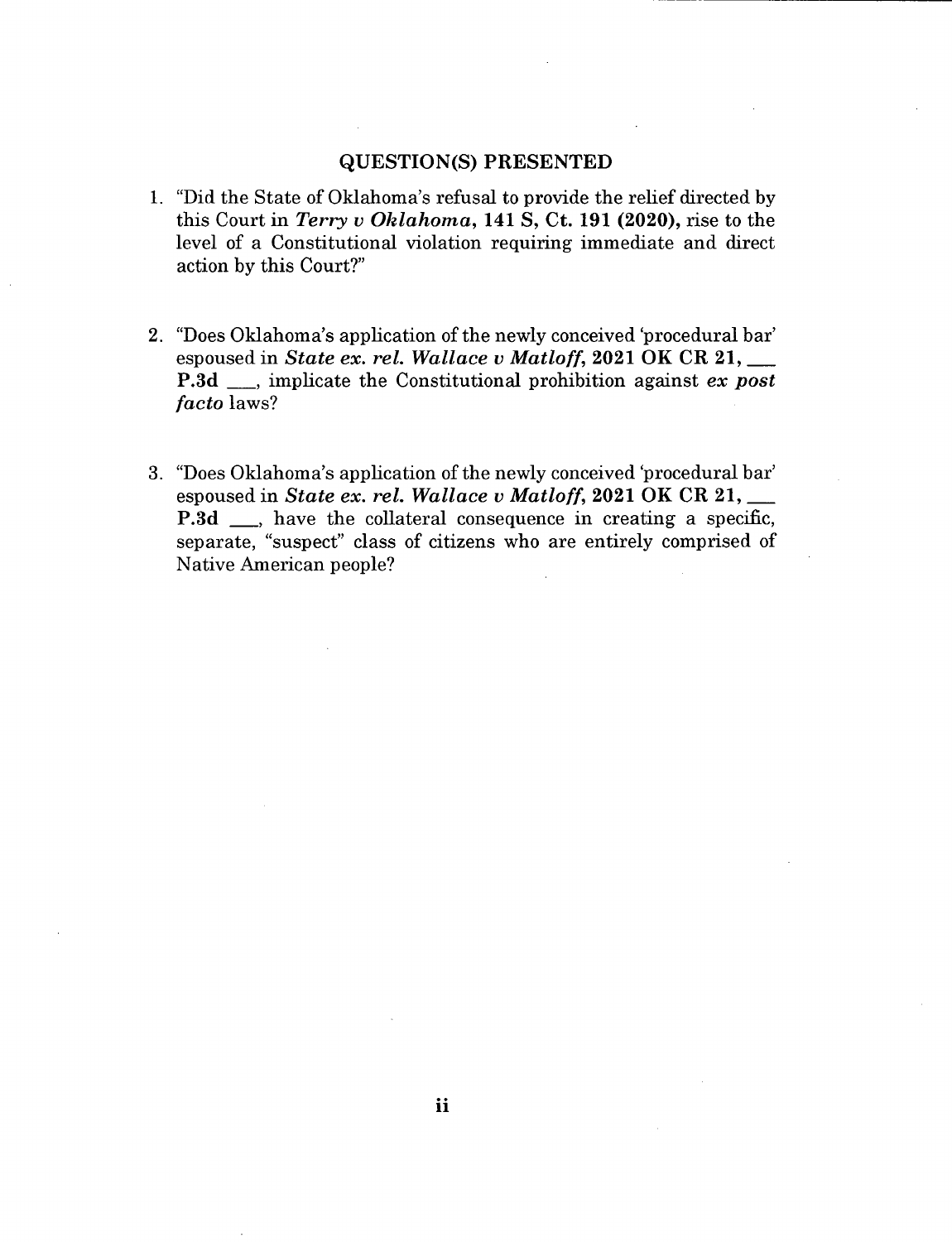## *In ttie Supreme Court of the United States* **PETITION FOR WRIT OF CERTIORARI**

#### **PARTIES TO THIS ACTION**

All parties to this action are listed on the cover page of the Petition.

#### **OPINIONS BELOW**

Petitioner respectfully prays that a writ of certiorari issue to review the judgments below.

XX This is a case arising from post-conviction proceedings in state courts:

The Order of the state district court, The 13th Judicial District Court in Ottawa County Oklahoma Case No. CF-2012-242, was entered on September 17, 2018. The opinion of the state district court asked to review the merits is unpublished

The Order of the highest state court addressing criminal matters, the Oklahoma Court of Criminal Appeals, was entered on October 6, 2021.The opinion of this highest state court to review the merits appears at **Appendix G** to the petition and is unpublished..

#### **JURISDICTION**

**XX** state court(s): This is a case arising from post-conviction proceedings in the following

The date on which the state district court decided my case was on September 17, 2018 (unpublished). Timely appealed.

The date on which the highest state court decided my case was on October 6, 2021. **Appendix** G to the petition (unpublished).

The jurisdiction of this Honorable Court is invoked under **28 U.S.C. § 1257(a),**

#### **CONSTITUTIONAL AND STATUTORY PROVISONS INVOLVED**

1. **Article VI** to the United States Constitution provides, in part: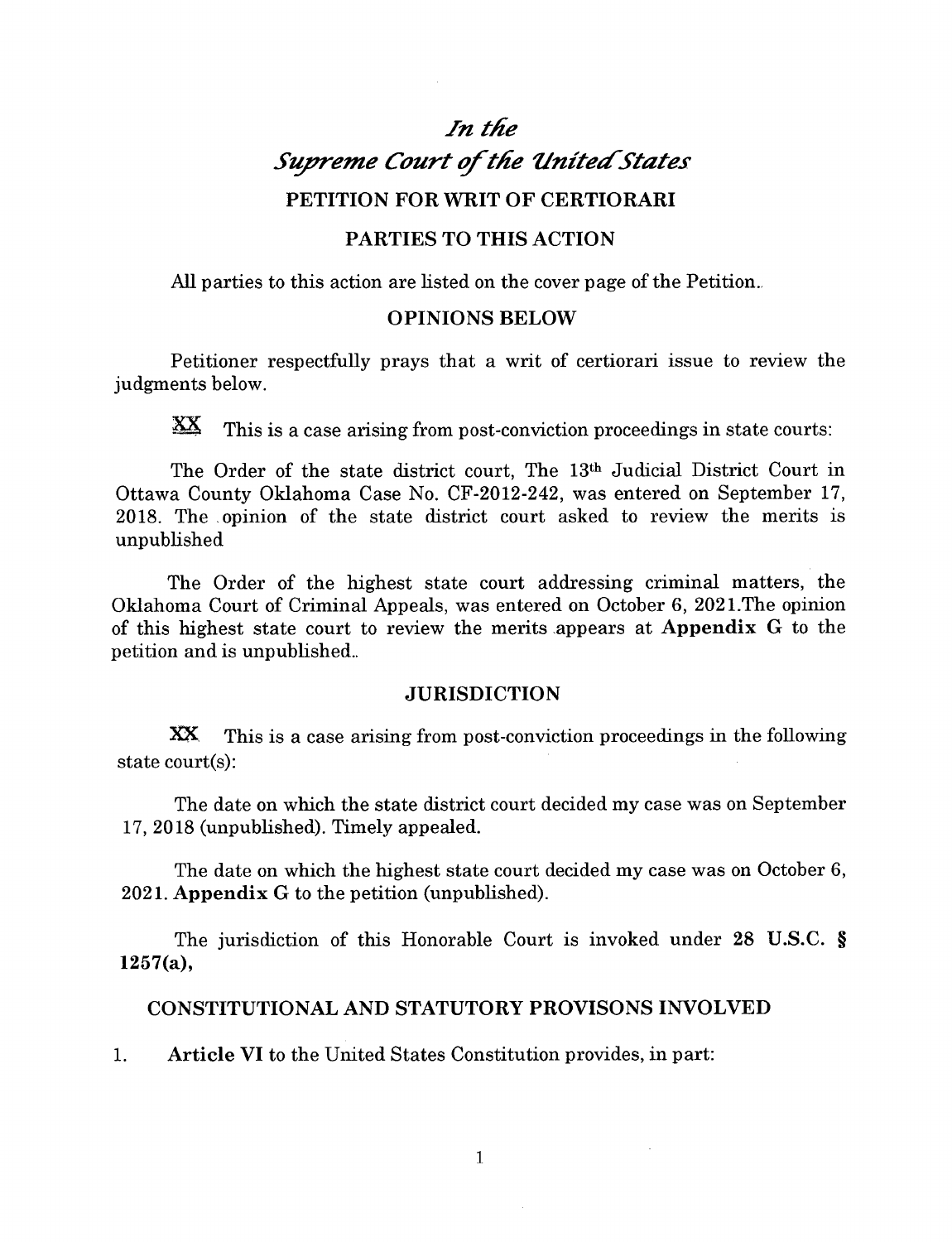. [t]his Constitution, and the laws of the United States which Shall be made in pursuance thereof; and all treaties made, or which shall be made, under the authority of the United States, shall be the supreme law of the land; and the judges in every. state shall be bound thereby, anything in the Constitution or. laws of any State to the contrary." **U.S. Const. Art. VI (1791).**

#### **2. U.S. Const. Art. 1, § 9, cl. 3 (1791)** provides:

"-No bill of attainder or ex post facto Law shall be passed

**3.** The Fifth Amendment to the United States Constitution provides, in part:

> :"[n]o person . . . shall be deprived of life, liberty or property without due process oflaw. . .". **U.S. Const. Amend. V (1791).,**

4. The Sixth Amendment to the United States Constitution provides, in part:

"In all criminal prosecutions, the accused shall enjoy the right to a speedy and public trial, by an impartial jury of the. state and district wherein the crime shall have been committed, which district shall have been previously ascertained by law. . . ". **U.S. Const. Amend. VI (1791)**

5. The Fourteenth Amendment to the United States Constitution provides, in part:

> **"Section I.** All persons born or naturalized in the United States, and subject to the jurisdiction thereof, are citizens of the United States and of the state wherein they reside. No state shall make or enforce any law which shall abridge the privileges or immunities of citizens of the United States; nor shall any state deprive any person of life, liberty or property, without due process of law; nor deny to any person within its jurisdiction the equal protection of the laws. **U.S. Const. Amend. XTV (1868).**

#### **6. 22 O.S. 1971, § 1080 (b)** provides:

Any person who has been convicted of, or sentenced for, a crime and who claims:

(b) that the court was without jurisdiction to impose sentence;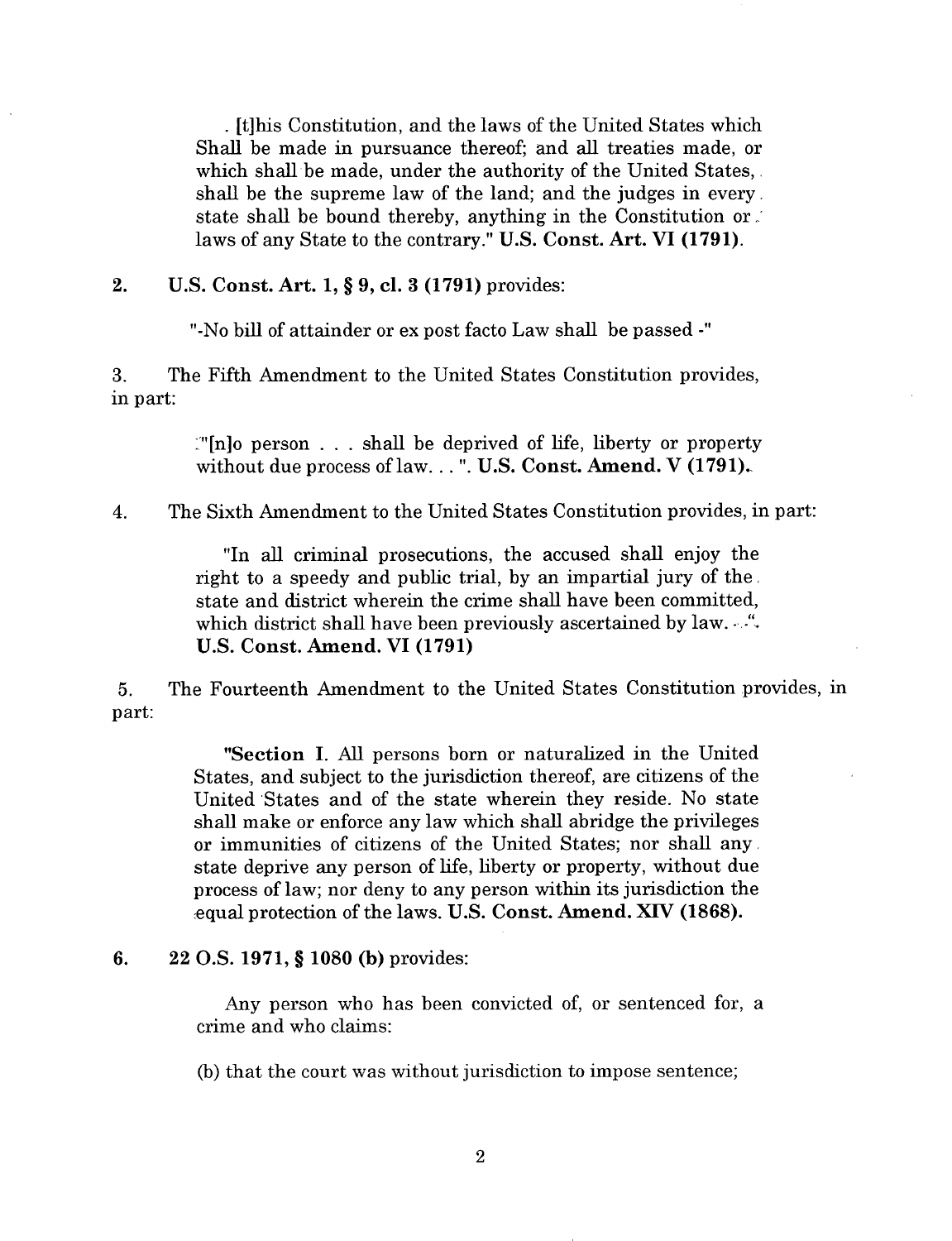may institute a proceeding under this act in the court in which the judgment and sentence on conviction was imposed to secure the appropriate relief. Excluding a timely appeal, this act encompasses and replaces all common law and statutory methods of challenging a conviction or sentence.

22 O.S. Chap. 18, App., *The Rules of the Court of Criminal Appeals for the State ofOklahoma,* **§ X, Rule 10.1** provides that: **7.**

> This Court may entertain certain extraordinary writs which arise out of criminal matters. Such extraordinary writs include writs of mandamus, prohibition, and habeas corpus. " **"A.**

#### **8. 22 O.S. 1971, § 1087** provides, in part

"A final judgment entered under this act may be appealed to the Court of Criminal Appeals on petition in error filed either by the applicant or the state within thirty (30) days from the entry of the judgment. . . ."

#### 9. U.S. **Const. Art. Ill,** § <sup>1</sup> provides, in part:

"The judicial power of the United States shall be vested in one Supreme Court. . ."

#### U.S. **Const. Art. Ill,** § 2 provides, in part:

"The judicial power shall extend to all cases in law and equity, arising under the Constitution, the laws of the United States, and treaties made ... in all cases . . . and those in which a state shall be a party, the Supreme Court shall have original jurisdiction."

#### **Anatomy of State Court Proceedings**

After a non-Jury trial in a state district court, Petitioner was convicted of the

following offenses in Ottawa County Oklahoma Case No. CF-2012-242: Count 1:.

Manufacturing a controlled dangerous substance within 2000 feet of a public school,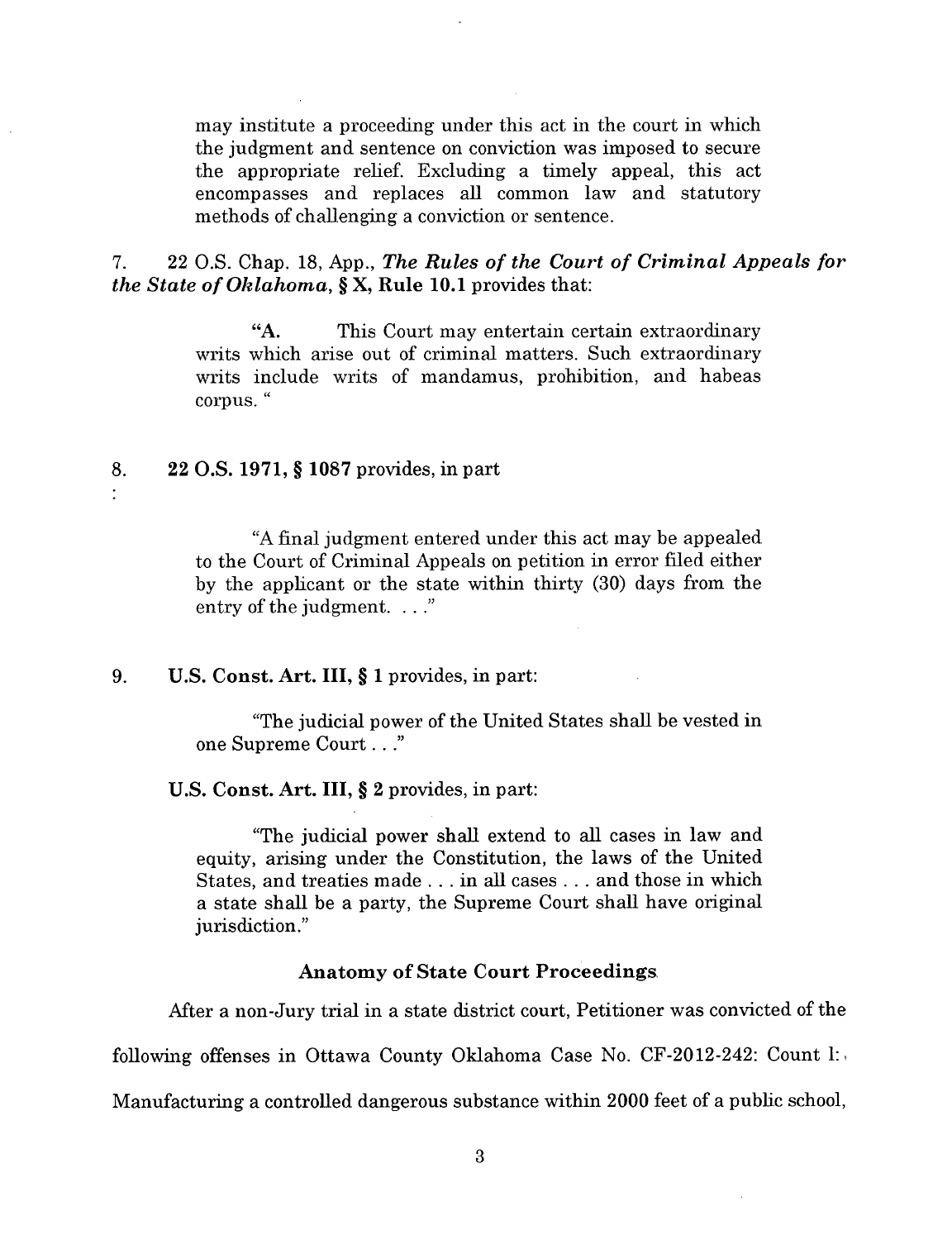in violation of **63 O.S. § 2-401(G);** Count 2: Possession, of a'.controlled dangerous substance in violation of **63 O.S. § 2-402 (A);** and, Count .3: Unlawful possession of Drug Paraphernalia in violation of 63 O.S. § 2-405.

Testimony at trial revealed that the evidence was obtained during a nonconsensual, warrantless search of Petitioner's home by agents of the state, county Sherriffs office. An ongoing Motion to Suppress was asserted by Petitioner throughout the state district court proceedings and was ultimately denied by the state trial court judge. Upon the finding of guilt, Petitioner was sentenced to: Count 1: Thirty (30) years in the care and custody of the Oklahoma Department of. Corrections and a \$10,000.00 Fine; Count 2: Six (6) years in the care and custody of the Oklahoma Department of Corrections and a \$1,000.00 Fine; and, Count 3: One, (I) year in the County Jail and a \$200.00 Fine, all sentences to run concurrently each with the other, with no credit for time served-

A direct appeal was taken before the highest state appellate court. Trial Court's verdict was "affirmed" by published opinion in **2014 OK CR 14 (9/18/2014)..** Certiorari was sought before this Honorable Court in the matter styled *Patrick Joseph Terry v. State of Oklahoma,* in SCOUS Case **No. 14- 1064,** filed February 14, 2015. Certiorari was denied by this Court on May 4, 2015. See: 135 S. Ct. 2053

Petitioner then sought relief from the state district court through a properly filed state court post-conviction application on February 25, 2016, which trial Court denied on May 2, 2016. Review of the state district Court decision was timely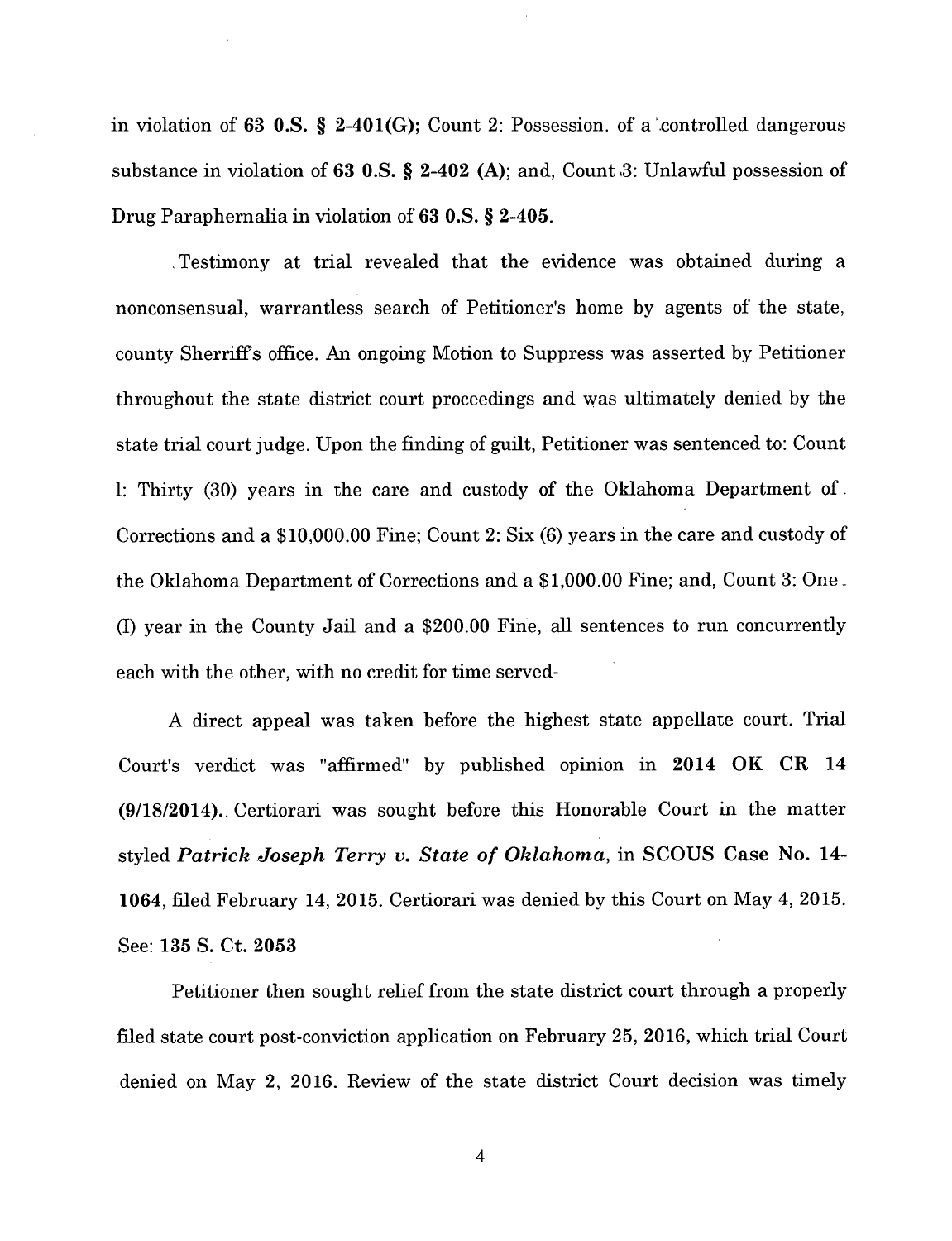sought before the highest state appellate court in OCCA Case No. PC-2016-412. The highest state appellate court affirmed trial court's order denying relief by. unpublished opinion on July 21, 2016.

A petition for a writ of habeas corpus was timely filed by Petitioner in the United States District Court for the Northern District of Oklahoma on September 19, 2016 in Case No. IG-CV-604. The petition was denied by the District Court and an appeal was timely sought before the United States Court of Appeals for the Tenth Circuit in Case No. 19-5098, styled *Patrick Joseph Terry v Carl Bear,* Warden. The petition has been stayed and held in abeyance since January 7, 2021, pending resolution of the matter currently before this Court.

On April 23, 2018, Petitioner filed a second state court post-conviction petition before the state district trial court in Ottawa County Oklahoma Case No. CF-2012-242. The state trial Court judge denied the petition on September 18,. 2018. Appeal of the state trial court order was timely sought before the highest state appellate court on October 22, 2018, in OCCA Case No. PC-2018-1076. The state appellate court affirmed the trial court's order by unpublished opinion on February 25, 2019.

Petitioner timely sought certiorari before this Honorable Court. See: SCOUS No. 18-8801. The *petition for a writ of certiorari* and *application to proceed in forma pauperis* was granted on July 9, 2020. See: *Terry v Oklahoma,* **141 S, Ct. 191 (2020).** The matter was remanded to the Court below, with instructions.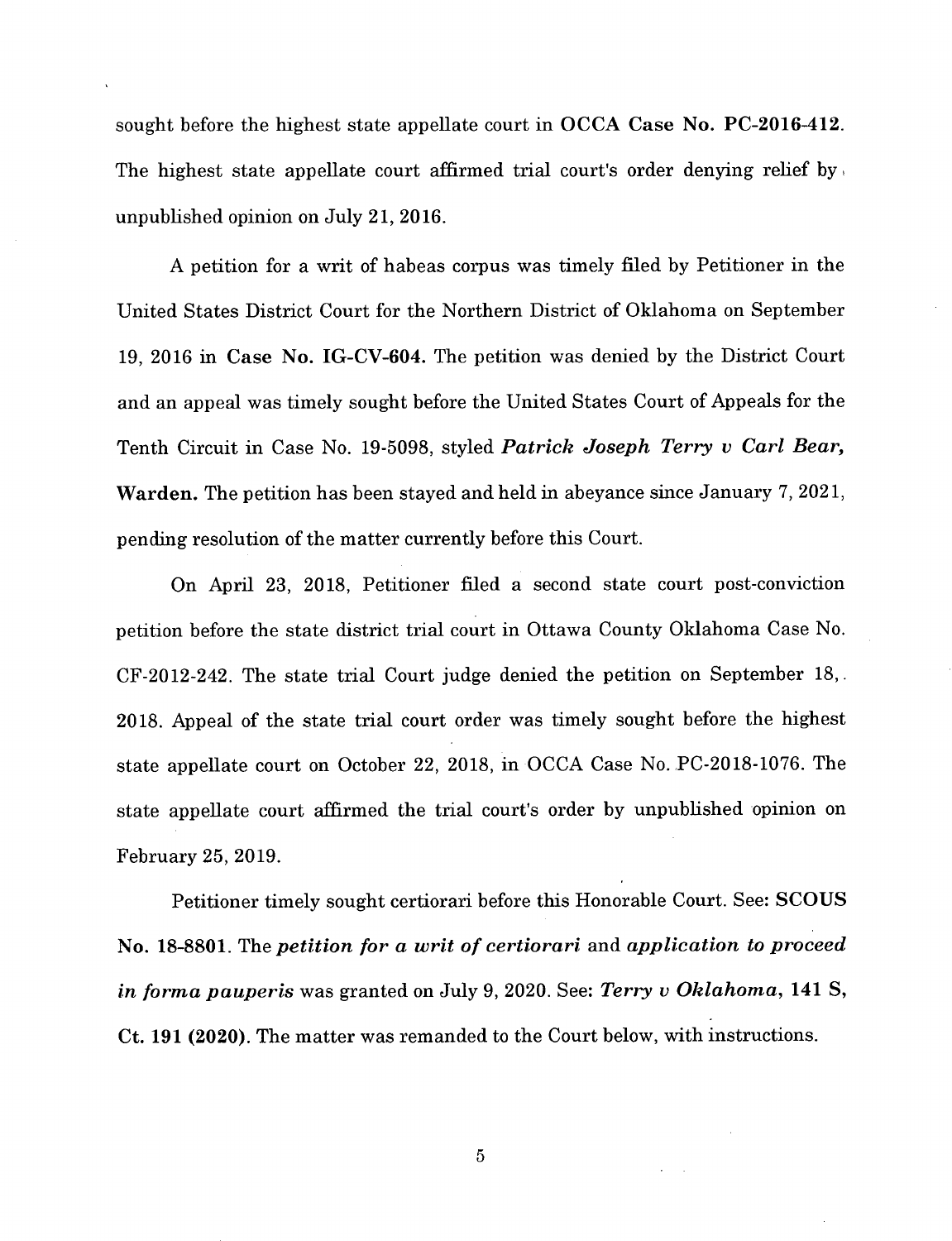On October 14, 2020, the OCCA published an *Order Remanding for Evidentiary Hearing* and directed that this cause be remanded to the District Court of Ottawa County Oklahoma for evidentiary hearing within "60 days of the date of this order" (See: Appendix C) (Order at 2) or by December 13, 2020];

By agreement of all parties, Mike Hunter, Attorney General for the State of Oklahoma, by his agents and servants, moved the OCCA for additional time in which to conduct the Evidentiary Hearing contemplated in the October 14, 2020, Order by that Court; and, on December 18, 2020, the OCCA entered an *Order Granting Motion for Extension of Time to Conduct Evidentiary Hearing,* extending the deadline for sixty (60) days.

On January 19, 2021, Evidentiary Hearing was had before the Honorable Barry Denny, Judge, 13th Judicial District Court, State of Oklahoma (See: Appendix D, Transcript). During the Hearing, Oklahoma stipulated as a fact that Petitioner was a Native American affiliated with a federally recognized tribe (Cherokee Nation) (See: Appendix E). Oklahoma further stipulated as fact that the search incident to arrest occurred at a location now seen to be within the historical reservation boundary of the Ottawa Indian Tribe (See: Appendix F) as established by the Congress in the *Treaty ofFebruary 23, 1867,* **15 Stat. 513 (February 23, 1867).**

On October 6, 2021, the OCCA entered an *Order Affirming Denial of Post-Conviction Relief* (See: Appendix G, Order). On October 13, 2021, the Clerk of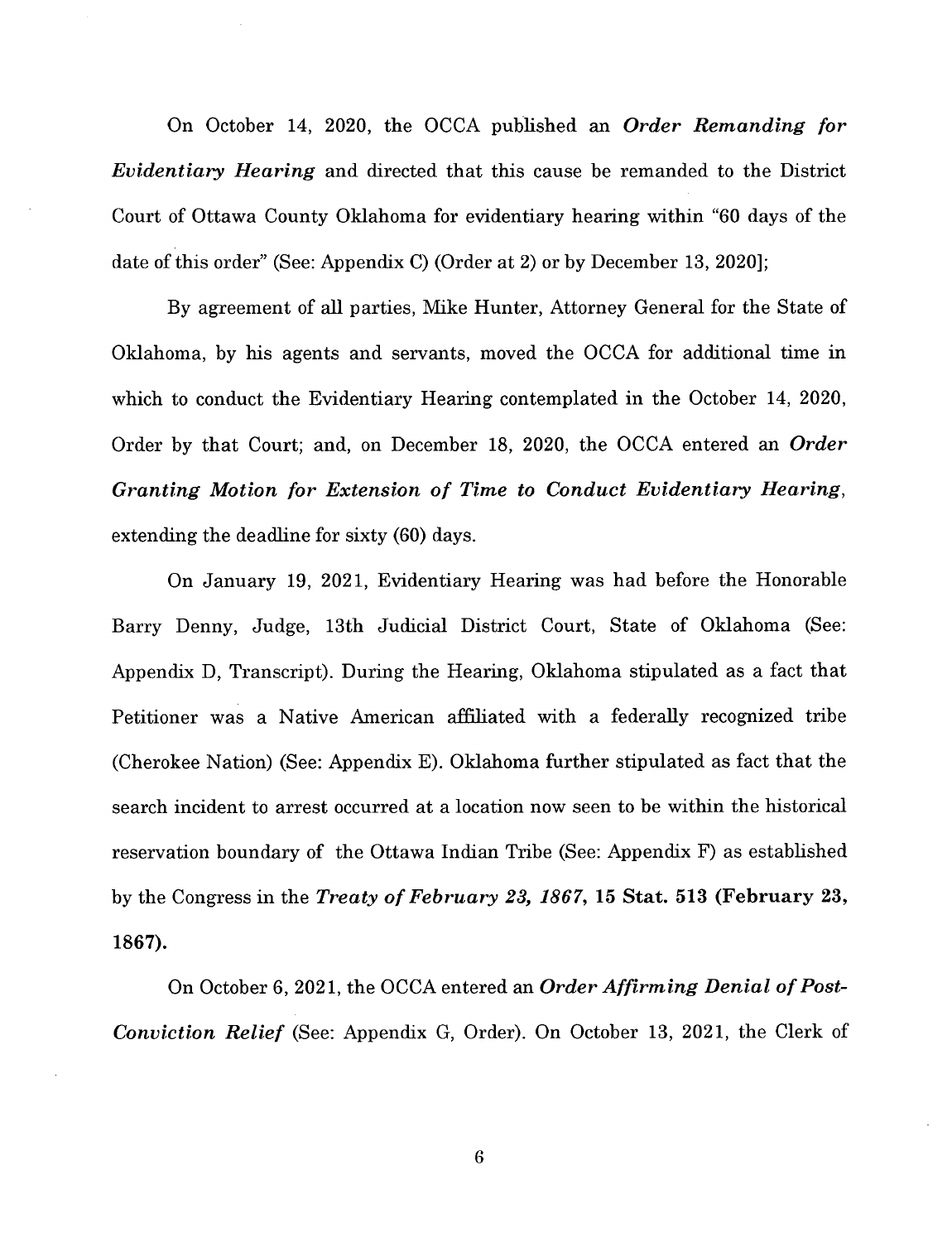Court for Ottawa County Oklahoma filed a *Return of the Court Clerk* (See: Appendix H).

On January 4, 2022, the Honorable Mr. Neil M. Gorsuch, Associate Justice, granted Petitioner's *Application for Enlargement of Time,* **No. 21A290** and extended the deadline for this action up to, and including, March 5, 2022 (See: Appendix J).

In every action had before both the state district and appellate courts, Petitioner sought Evidentiary Hearing by filing separate, specific motions dedicated to that single request. In all proceedings had before both state district and appellate courts, Petitioner's multiple requests for Evidentiary Hearing were, in each instance, summarily denied.

#### **Summary** of the Argument **Reasons why the Writ should be Granted**

#### **Question #1:**

"Did the State of Oklahoma's refusal to provide the relief directed by this Court in *Terry v Oklahoma,* **141 S,** Ct. **191 (2020),** rise to the level of a Constitutional violation requiring immediate and direct action by this Court?"

The *Order* (Appendix A) and *Mandate* (Appendix B) of July 9, 2020, addressing Petitioner's claims in **SCOUS Case No. 18-8801** written from the Bench of the Honorable Mr. Chief Justice John G. Roberts, Jr., was executed under the absolute Authority of the United States Constitution. U.S. **Const. Art. Ill,** § <sup>1</sup> provides (in part):

> "The judicial power of the United States shall be vested in one Supreme Court. . ."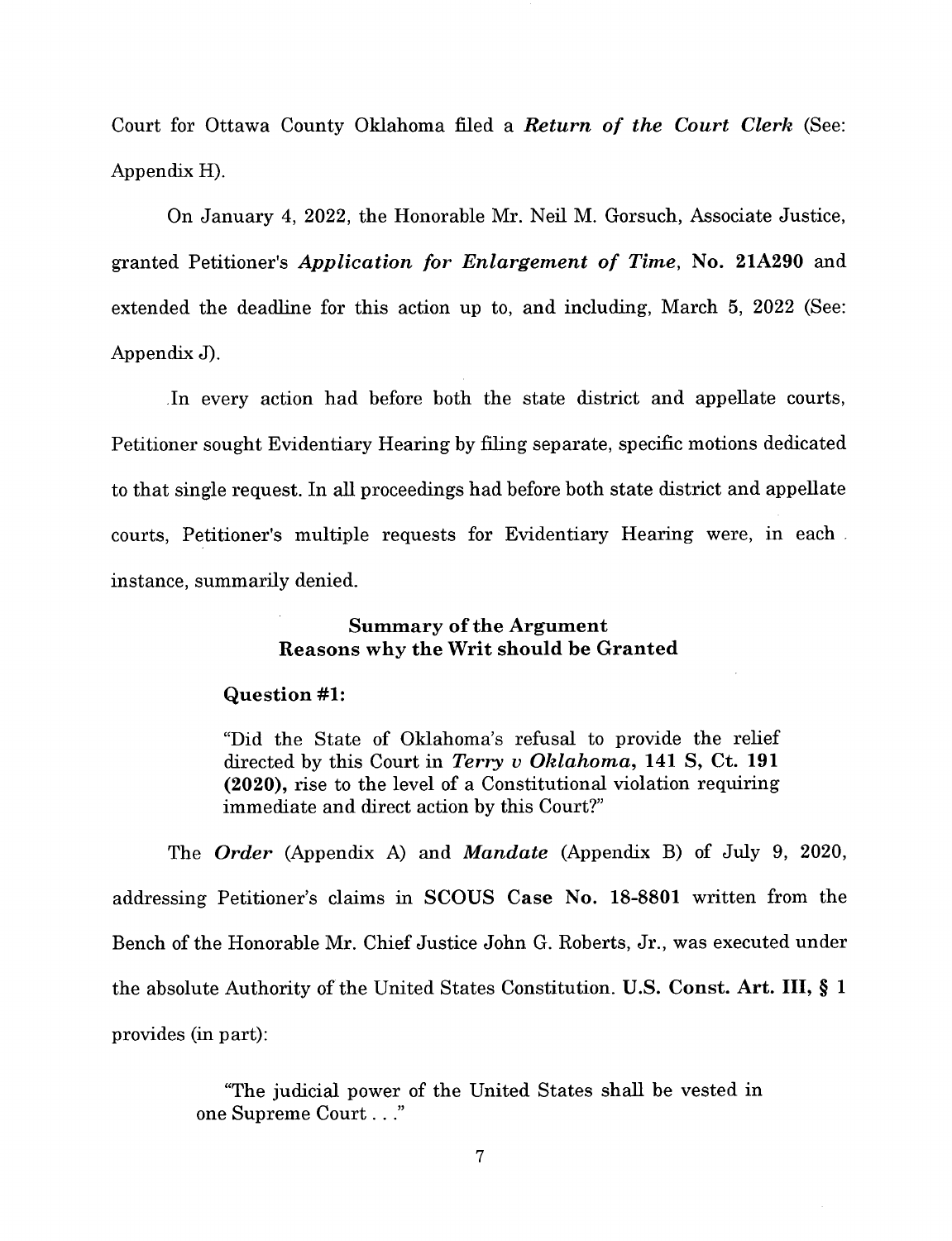**U.S. Const. Art. Ill, § 2** provides in part:

"The judicial power shall extend to all cases in law and equity, arising under the Constitution, the laws of the United States, and treaties made . . .in all cases . . . and those in which a state shall be a party, the Supreme Court shall have original jurisdiction."

Petitioner points to such Constitutional authority when asserting his argument that Oklahoma erred in applying a procedural bar, created after-the-fact, promulgated thru *ex rel. Wallace v Matloff,* **2021 OK CR 21, P.3d.** ., to legally justify refusal to comply with the remedy proscribed by this Court. The *Mandate* was clear and correct in directing that "this cause is remanded to you in order that such proceedings may be had in the said cause, in conformity with the judgment of this Court above stated, as accord with right and justice, and the Constitution and Laws of the United States." Roberts, Chief Justice.

Oklahoma did not have discretion to elect to refuse this Court's directives by, instead, imposing a procedural bar, created after the fact, as legal justification to bar the relief ordered by this Court. A review of **U.S. Const. Art. VI, cl. 2,** may prove instructive:

> "The Constitution, and the laws of the United States which shall be made in pursuance thereof, and all treaties made, or which shall be made, under the authority of the United States, shall be the supreme law of the land, and the judges in every state shall be bound thereby, anything in the Constitution or laws of any State to the contrary notwithstanding."

The judges in every State shall be bound thereby, the Constitution provides. Clear and direct, leaving no option but to comply. However, Oklahoma did not do so,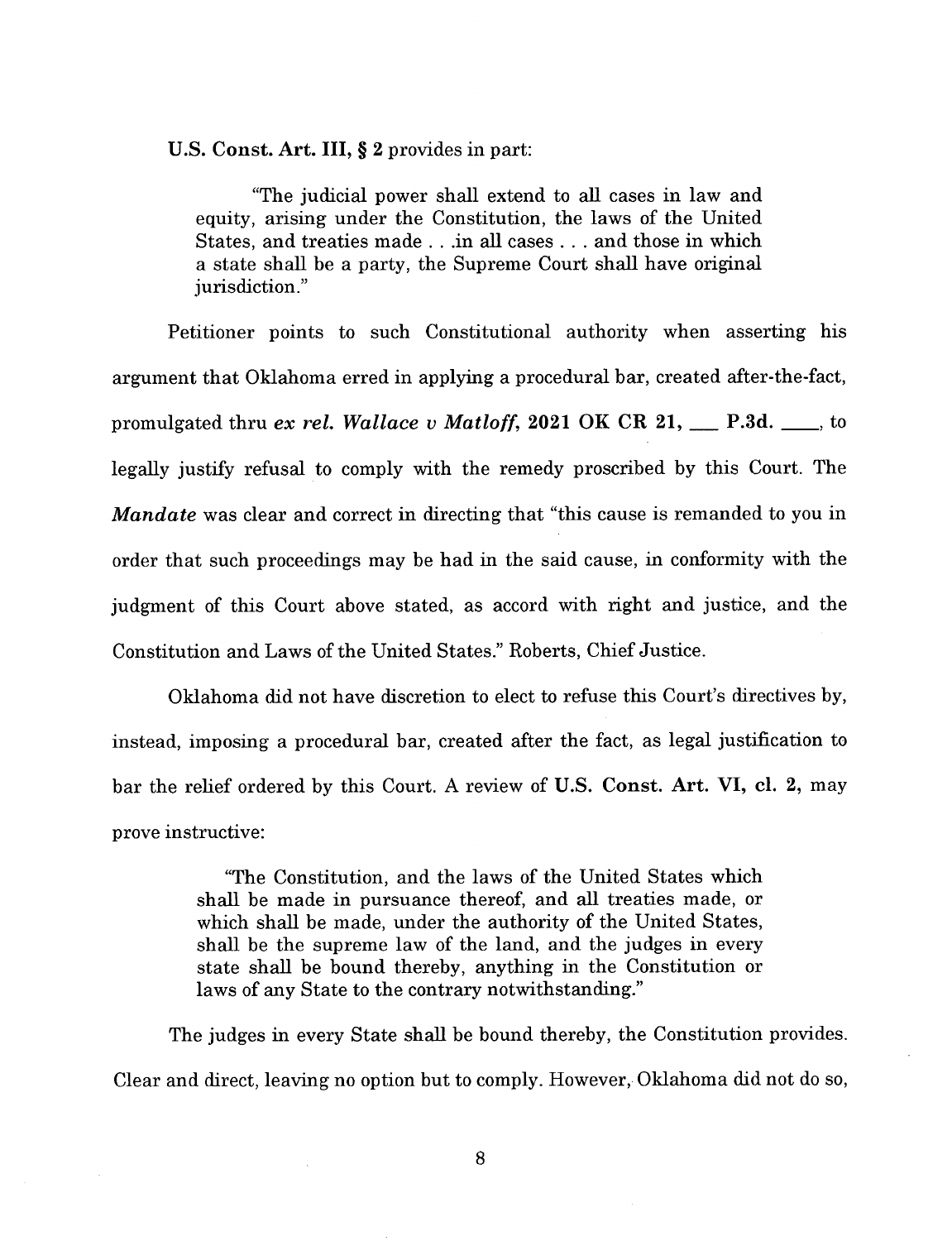and such refusal by Oklahoma rises to the level of a Constitutional error which must be corrected.

#### **Question #2:**

"Does Oklahoma's application of the newly conceived 'procedural bar' espoused in *State ex. rel. Wallace v Matloff,* **2021 OK CR 21,**\_\_ **P.3d**\_\_\_ , implicate the Constitutional prohibition against *ex post facto* laws?"

It is a well settled rule of Constitutional law that **U.S. Const. Art. 1, § 9, cl. 3 (1791),** the *expost facto clause,* at its heart, bars application of a law that changes the punishment, and inflicts greater punishment, than the law annexed to the offense when committed, *see: Calder v Bull,* **3 U.S. 286, 390, <sup>1</sup> L.Ed. 648 (1798)** Oklahoma's **Const Art. 2 § 15** like **U.S. Const. Art. 1, § 9, cl. 3 (1798)** directs that ". . . [n]o ... ex post facto law . . shall ever be passed ..." As such, any law or judicial directive that changes punishment, and inflicts a greater punishment, than the law annexed to the crime when committed constitutes an impermissible implication of the *ex post facto clause, Calder,* 3 U.S. **at 386,** and must be corrected.

The Clause presents, then, as the Constitutionally guaranteed protection which is aimed at laws, or decisions, that retroactively alters the definition of crimes or increase the punishment for criminal acts. *Collins v Youngblood,* **457** U.S. **37,** 41, **110** S. **Ct. 27** (19\_); **and,** *see: Calder,* **3 U.S. (Dali.) 386, 391-92 (opinion of Chase, J.)** Here, Oklahoma's reliance on **22 O.S. Chap. 18, App.,** *The Rules of the Court of Criminal Appeals for the State of Oklahoma,* § X to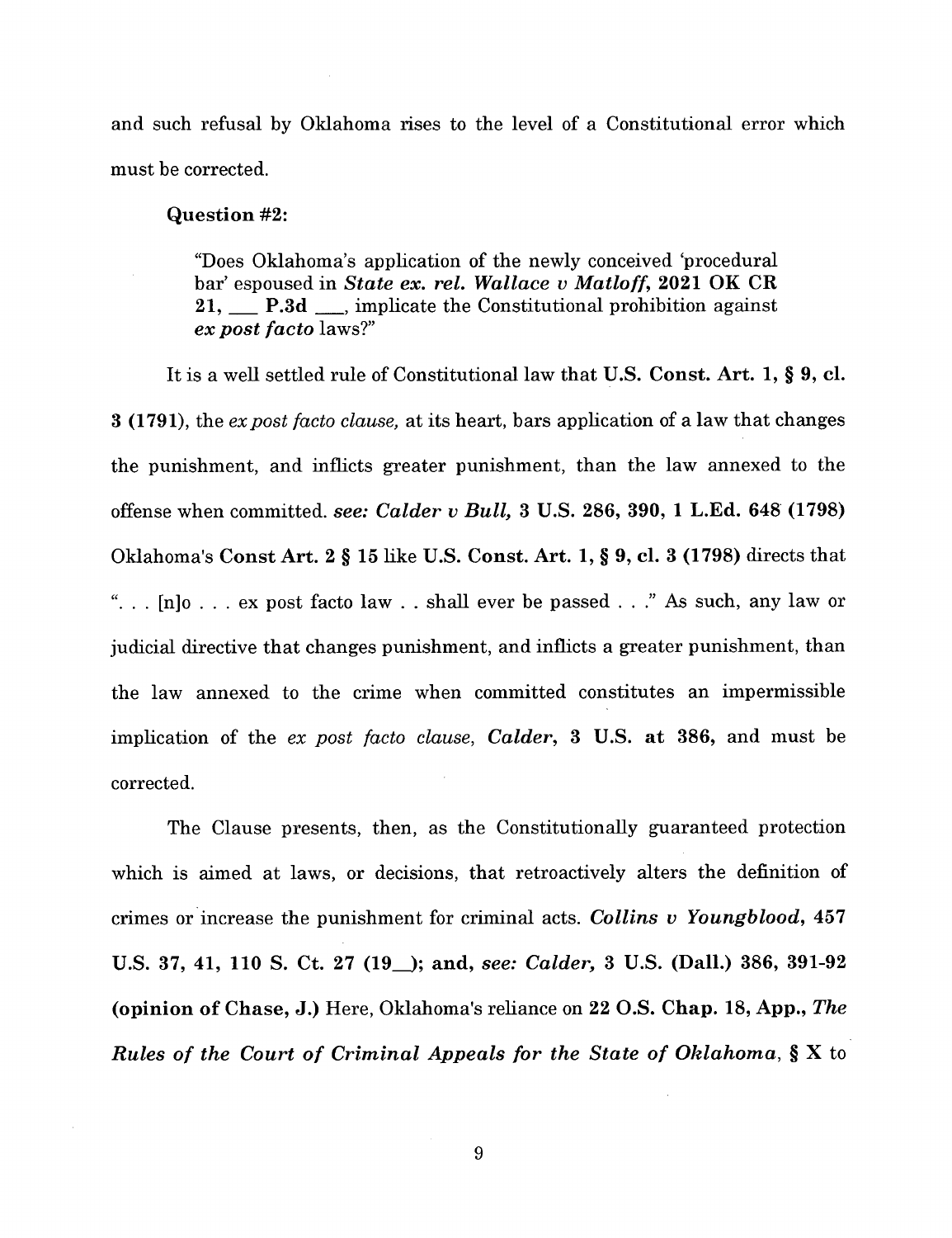provide the vehicle which drove *Wallace's* adulteration of the use of such statute, and implicates the provisions of the *clause.*

In *Bouie v. Columbia,* 378 U.S. 347, 353-54 (1964), this Court held that the retroactive application of judicial decisions that significantly change prior law may violate due process: [A]n unforeseeable judicial enlargement of a criminal statute, applied retroactively, operates precisely like an ex post facto law .... If <sup>a</sup> state legislature is barred by the Ex Post Facto Clause from passing such a law, it must follow that a State Supreme Court is barred by the Due Process Clause from achieving precisely the same result by judicial construction.

Significantly, the *Calder* Court did not specify that retroactive changes in "criminal procedure" as opposed to "evidence" were covered by the Clause. See *Duncan v. Missouri,* 152 U.S. 377, 382-83 (1894) (depriving an accused of "substantial protections with which the existing law surround the person accused of crime are not considered within the constitutional inhibition"). This Court, however, held in later cases that certain changes in criminal procedure violated the Clauseprocedural changes that deprive the defendant of a substantial right. See *Beazell v. Ohio,* 269 U.S. 167, 171 (1925) (A procedural change may constitute an *ex post facto* violation if it "affected matters of substance"). The "matter of substance" affected here is Petitioner's, (and all Indians who have been convicted by the State of Oklahoma), Constitutional right to seek collateral review and relief from what is clearly an unlawful sentence.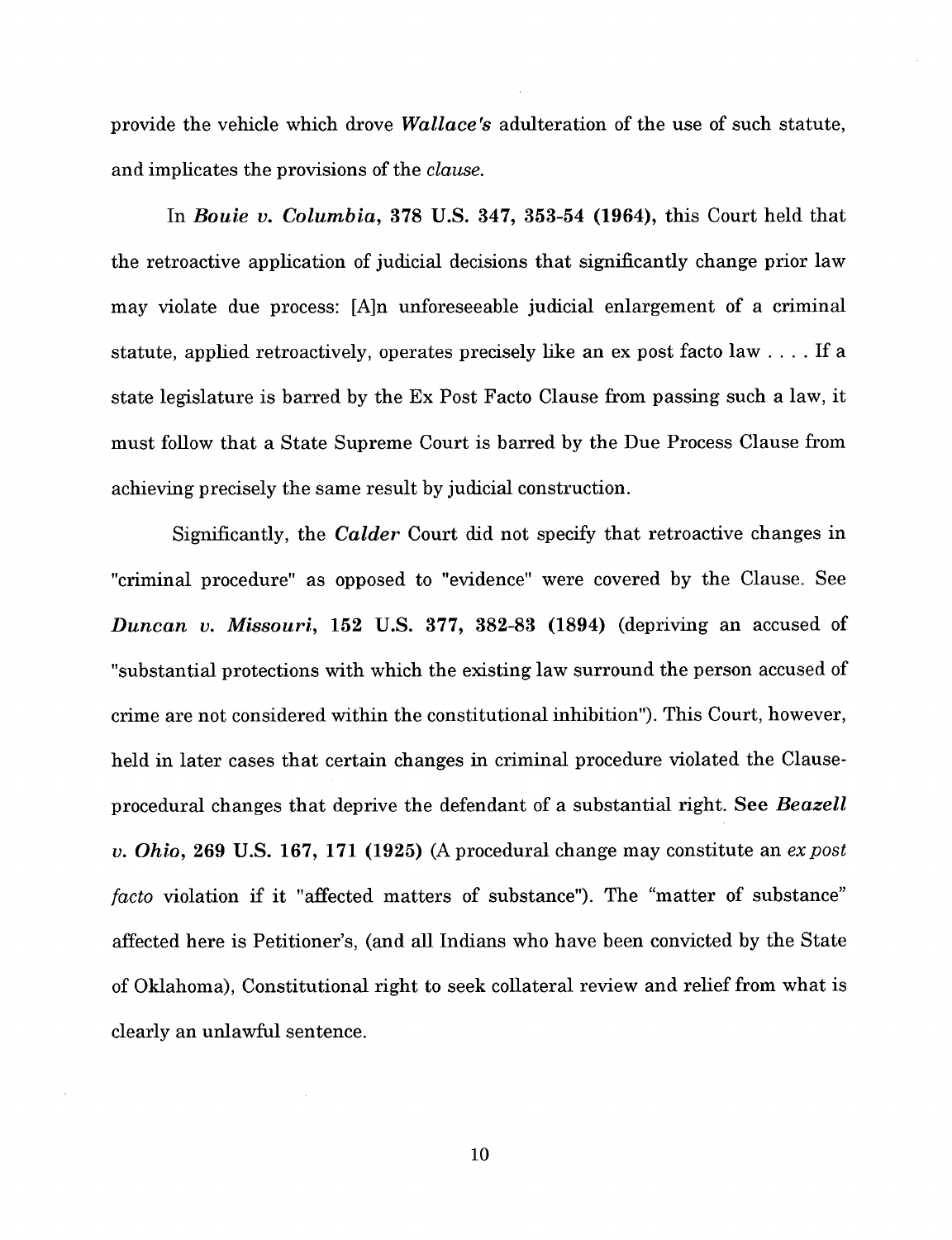Notwithstanding the fact that the procedural 'bar' espoused under *Wallace* was, literally, created out of thin air, it is evident that application of the new bar implicates the *ex* post facto clause's prohibition against"... [a] law passed after the occurrence of a fact or commission of an act, which retrospectively changes the legal consequences or relations of such fact or deed." *Black's Law Dictionary* **4th Ed. c. 1968, at 662."** *Starkey v Oklahoma D.O.C.,* **2013 OK CR 43, 305 P.3d 1004, 1018 (Okl. 2013) (***citing Beazell v Ohio, 269* **U.S. 167,170, 46 S. Ct. 68 (1925)).**

**In** *Beazell,* this Court defined the scope of the constitutional ex post facto restrictions:

> "It is settled, by decisions of this Court so well known that their citation may be dispensed with, that any statute which punishes as a crime an act previously committed, which was innocent when done, which makes more burdensome the punishment for a crime, after its commission, or which deprives one charged with crime of any defense available according to law at the time when the act was committed, is prohibited as *ex post facto*."

Judges, like other government officials, cannot always be trusted to safeguard the rights of the people. *Crawford v Washington,* **541 U.S. 36, 68 (2004) (Scalia, Associate Justice)** Application of *Wallace* by the Oklahoma Court's to bar relief solely on Petitioner's *race* constitutes a fundamental miscarriage of justice and is repugnant to the principles of due process and equal protection.

#### **c. Question #3**

"Does Oklahoma's application of the newly conceived 'procedural bar' espoused in *State ex. rel. Wallace v Matloff,* **2021 OK CR 21,**